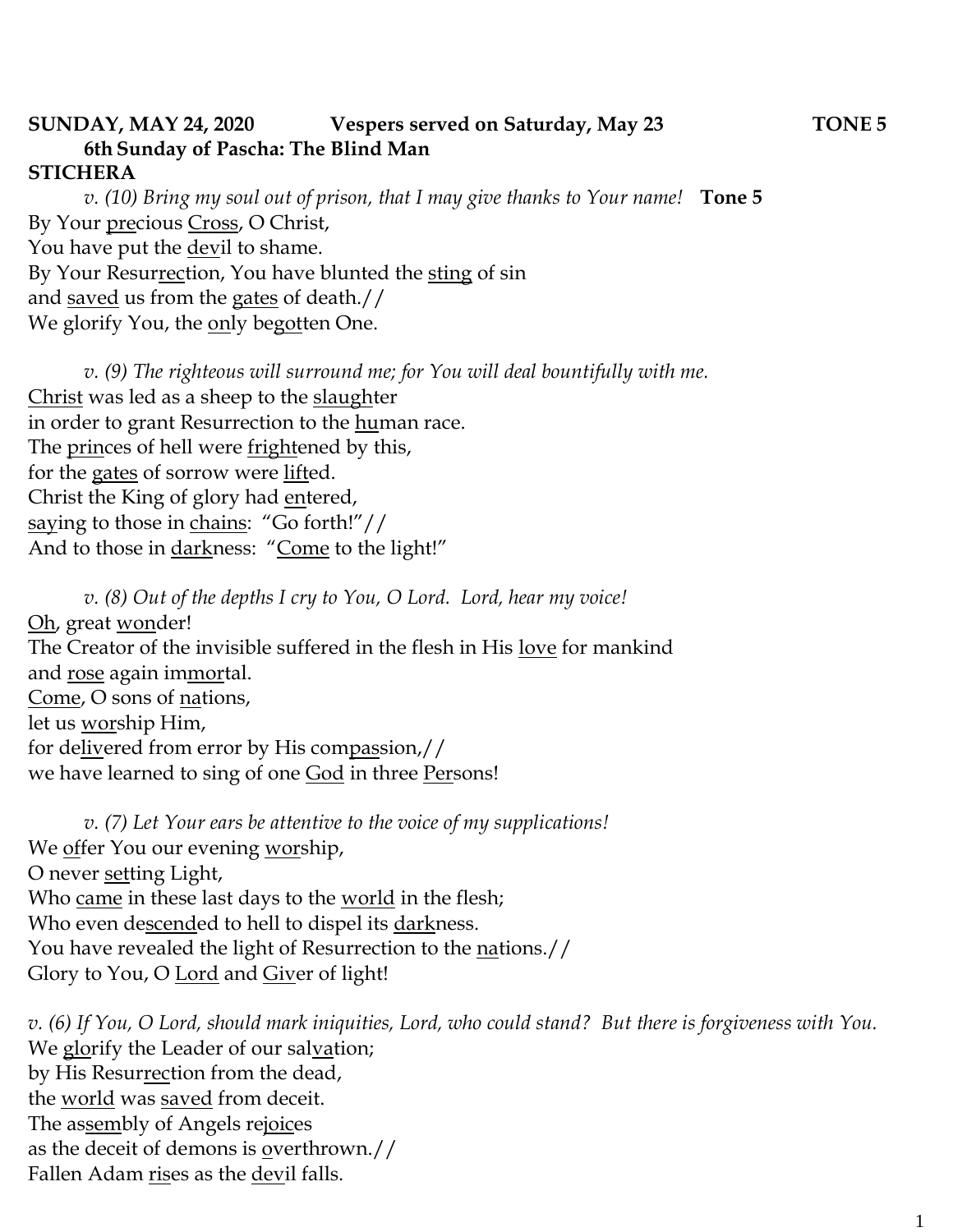*v. (5) For Your name's sake I have waited for You, O Lord, my soul has waited for Your word; my soul has hoped on the Lord.*  The guards were instructed by the <u>law</u>less ones: "Hide the rising of Christ, take money and say: 'The body was stolen from the tomb while we were asleep.'" But who has heard of a body being stolen, a body embalmed and naked, with its grave clothes left behind in the tomb? Do not be deceived, O Jews, study the words of the Prophets and understand:// Christ is the Redeemer of the world and all powerful!

*v. (4) From the morning watch until night, from the morning watch let Israel hope on the Lord*  O Lord, You have captured hell and trampled on death; You have enlightened the world by Your precious Cross.// O Savior, have mercy on us!

*v. (3) For with the Lord there is mercy and with Him is plenteous redemption, and He will deliver Israel from all his iniquities.* **Tone 2** *(from the Pentecostarion) Idiomela* The man blind from birth asked himself: "Was I born blind because of my parents' sins? Or am  $\underline{I}$  a living sign of the people's  $\underline{faithlessness}$ ? I am not content to continue asking whether it is <u>night</u> or day. My feet can no longer endure tripping on the stones. I have seen nothing: neither the sun shining, nor the image of my Maker.// But I entreat You, O Christ God, look upon me and have mercy on me!"

*v. (2) Praise the Lord, all nations! Praise Him, all peoples!* The man blind from birth asked himself: "Was I born blind because of my parents' sins? Or am  $\underline{I}$  a living sign of the people's <u>faith</u> lessness? I am not content to continue asking whether it is <u>night</u> or day. My feet can no longer endure tripping on the stones. I have seen nothing: neither the sun shining, nor the image of my Maker.// But I entreat You, O Christ God, look upon me and have mercy on me!"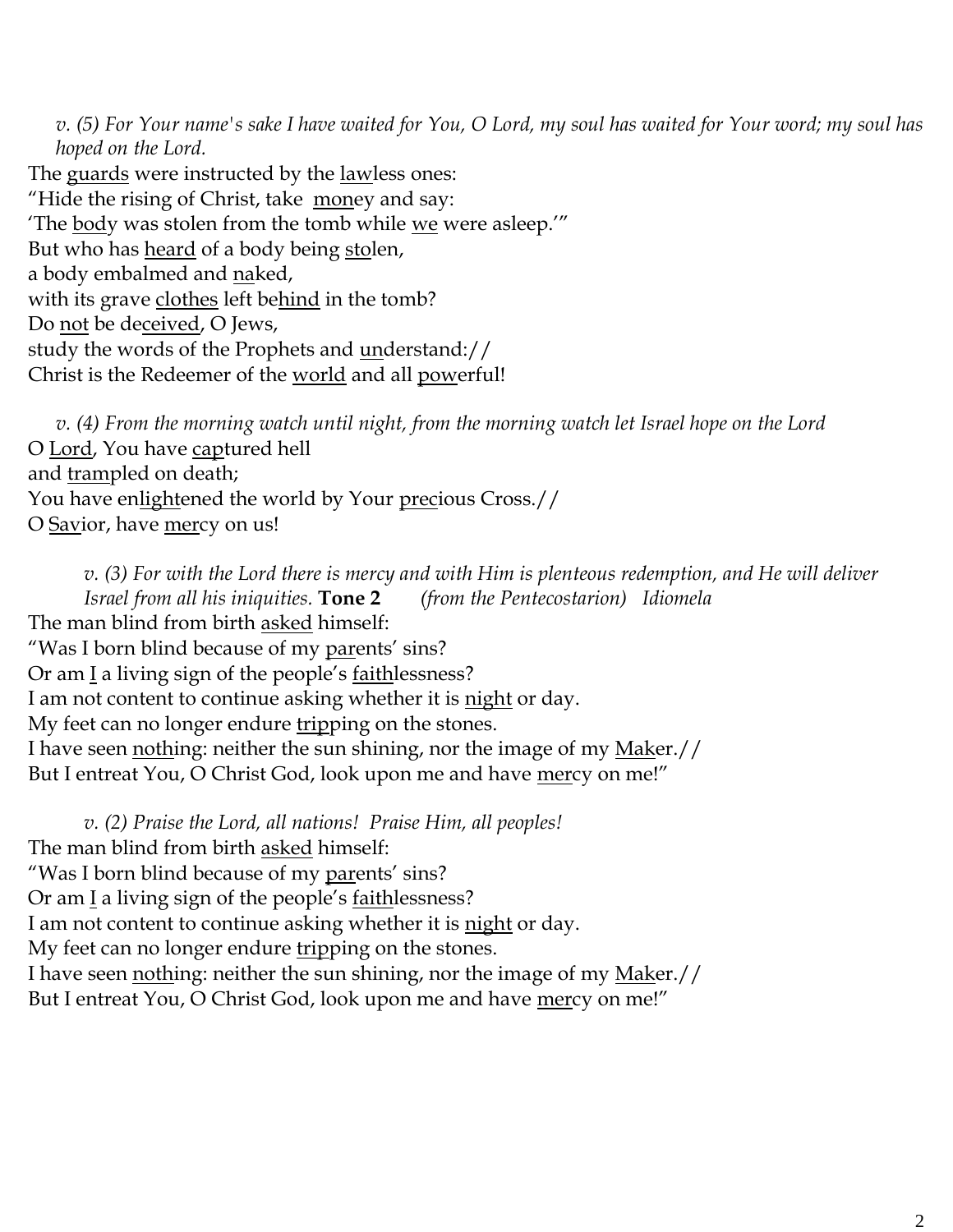*v. (1) For His mercy is abundant towards us; and the truth of the Lord endures for ever.*  Jesus, passing by the Temple, met a man blind from birth. He had compassion on him and put spittle on his eyes, saying: "Go, wash in the pool of Siloam!" He washed himself and then gave glory to God. His neighbors asked him: "Who opened your eyes, which no one could heal before?" He cried out: "A man called Jesus said to me: 'Wash in Siloam!' and now I see; He is truly the Christ, the Messiah Whom Moses foretold in the Law.// He is the Savior of our souls!"

*Glory to the Father, and to the Son, and to the Holy Spirit;* **Tone 5** *(from the Pentecostarion)* Passing by the <u>way</u>, O Lord, You met a man blind from birth. Your Dis<u>ci</u>ples were <u>puz</u>zled and asked: "Rabbi, who sinned, this man or his parents, that he was born blind?" Jesus answered: "It was not that this man sinned, or his parents, but that the works of God might be revealed in him. I must work the works of Him Who sent me, which no one else can do. " As He said this, He spat on the ground and made clay of the spittle, and anointed the man's eyes with the clay and said to him: "Go, wash in the pool of Siloam!" He went and washed, and was made whole, crying: "Lord, I believe!"// He worshipped You, and we cry: "Have mercy on us!"

*now and ever, and unto ages of ages. Amen.* **Tone 5** *(Theotokion – Dogmatikon)*

In the Red Sea of old,

a type of the Virgin Bride was prefigured.

There Moses divided the waters;

here Gabriel assisted in the miracle.

There Israel crossed the sea without getting wet,

here the Virgin gave birth to Christ without seed.

After Israel's passage, the sea remained impassable;

after Emmanuel's birth, the Virgin remained a Virgin.

O ever-existing God, Who appeared as Man,//

O Lord, have mercy on us!

## **APOSTICHA**

**Tone 5** We magnify You in songs of praise, O incarnate Christ and Savior. By accepting the Cross and death for our sake, as the Lord and Lover of mankind, You overthrew the gates of hell,// and arose on the third day, saving our souls.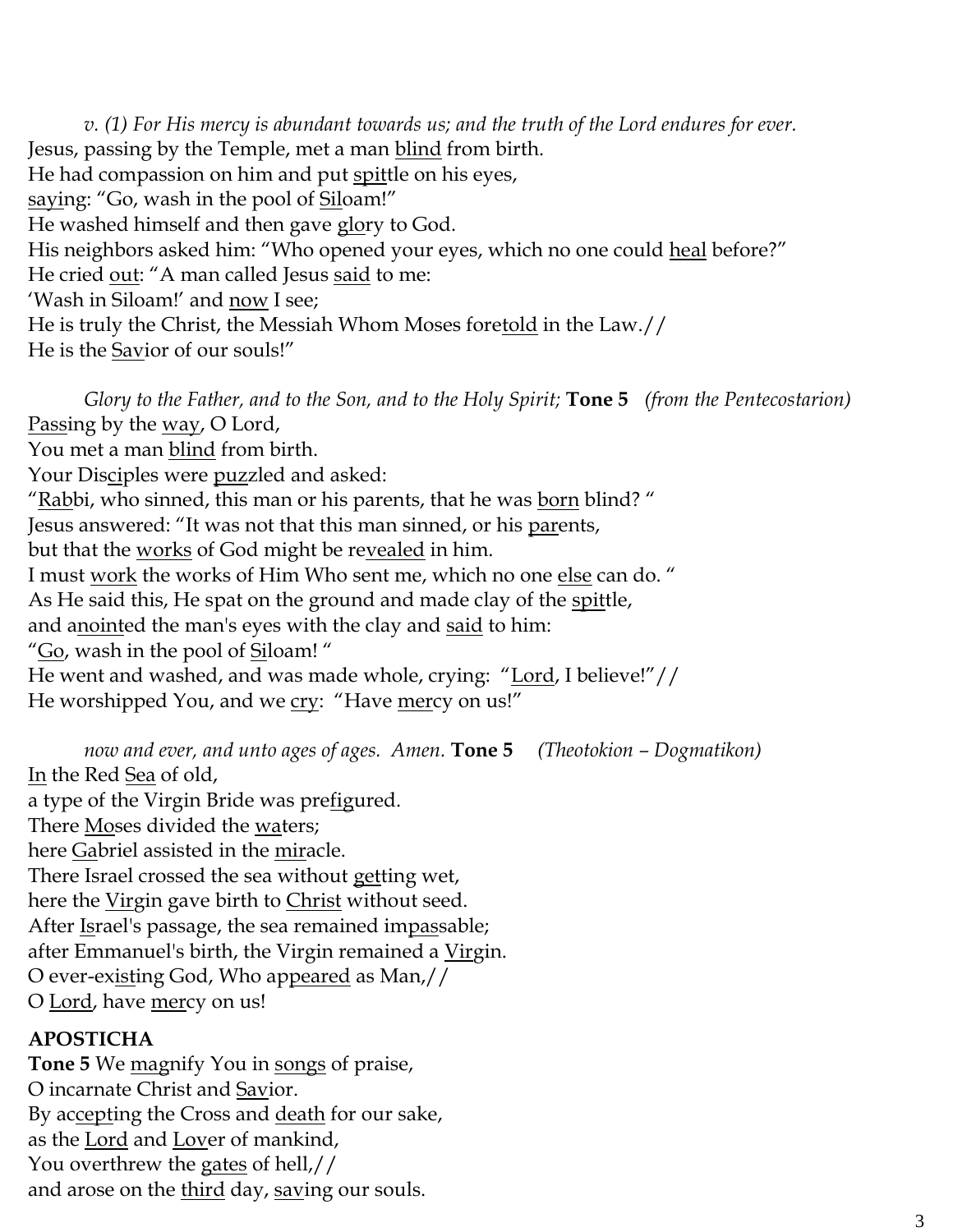*v: Let God arise, let His enemies be scattered; let those who hate Him flee from before His face!* To<u>day</u>, a sacred Pascha is re<u>vealed</u> to us: a new and holy Pascha, a mystical <u>Pas</u>cha, a Pascha worthy of veneration, a Pascha which is Christ the Redeemer, a blameless Pascha, a great Pascha, a Pascha of the faithful, a Pascha which has opened to us the gates of Paradise, a Pascha which sanctifies all the faithful.

*v: As smoke vanishes so let them vanish; as wax melts before the fire!* Come from that scene, O women bearers of glad tidings, and say to Zion: "Receive from us the glad tidings of joy, of Christ's Resurrection! Exult and be glad, and rejoice, O Jerusalem, seeing Christ the King, Who comes forth from the tomb like a bridegroom in procession!"

*v: So the sinners will perish before the face of God. But let the righteous be glad!* The myrrh-bearing women, at the break of dawn, drew near to the tomb of the Life-giver. There they found an <u>Ang</u>el sitting upon the stone. He greeted them with these words: "Why do you seek the Living among the dead? Why do you mourn the Incorrupt amid corruption? Go, proclaim the glad tidings to His disciples!"

*v: This is the day which the Lord has made. Let us rejoice and be glad in it!* Pascha of beauty, the Pascha of the Lord, A Pascha worthy of all honor has dawned for us. Pascha! Let us embrace each other joyously! Pascha, ransom from affliction! For today, as from a bridal chamber, Christ has shown forth from the tomb, and filled the women with joy saying: "Proclaim the glad tidings to the Apostles!"